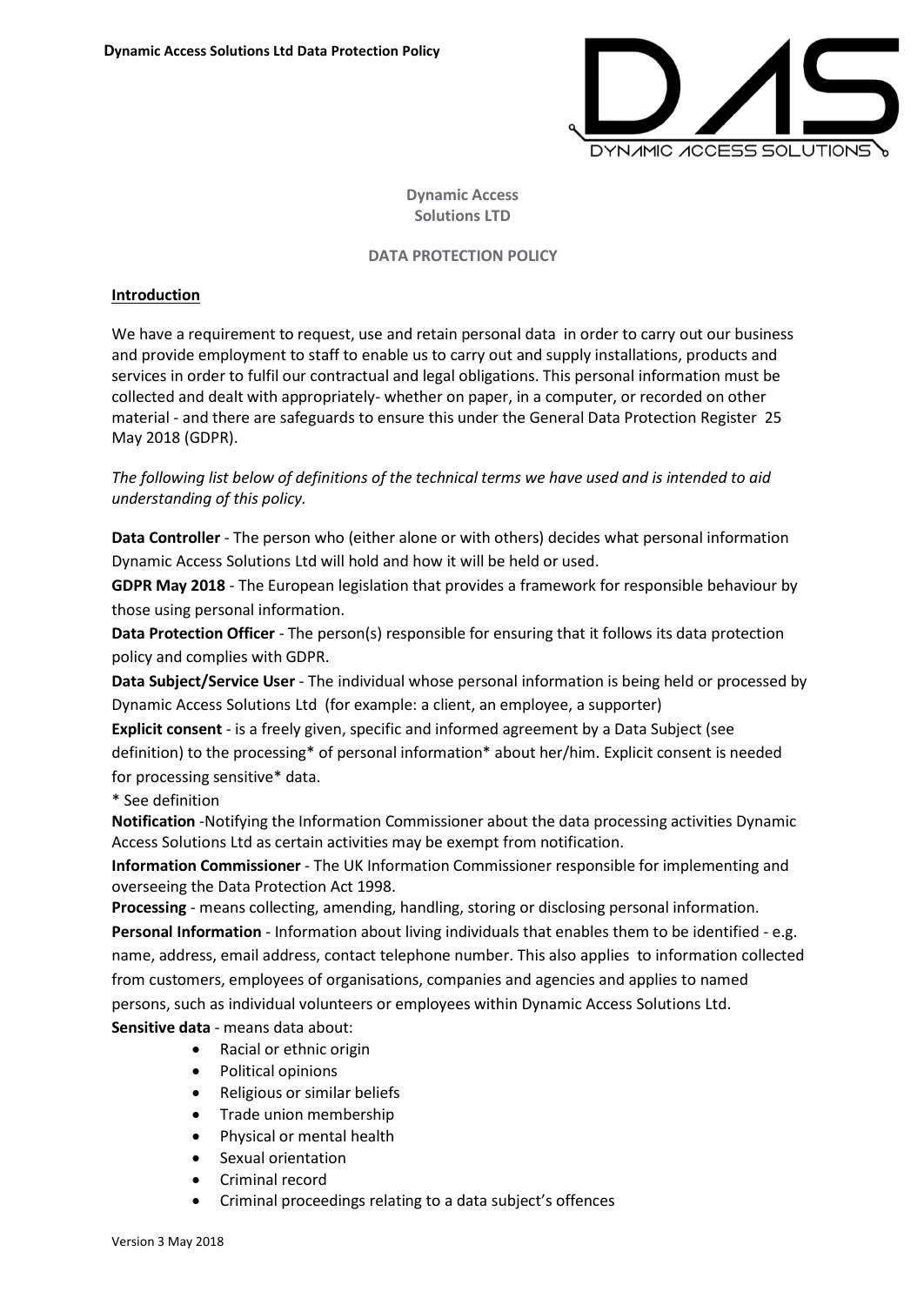

## **Data Controller:**

Dynamic Access Solutions Ltd is the Data Controller under GDPR, which means that it determines what purposes personal information held will be used for. It is also responsible for notifying (if required to do so) the Information Commissioner of the data it holds or is likely to hold, and the general purposes that this data will be used for.

## **Disclosure:**

Dynamic Access Solutions Ltd may be required under compliance to legal obligations, to share data with other organizations such as HMRC, and Local Authority Departments or Institutions.

The Data Subject will be made aware in most circumstances how and with whom their information will be shared. There are circumstances where the law allows Dynamic Access Solutions Ltd to disclose data (including sensitive data) without the data subject's consent.

These are:

- 1. Carrying out a legal duty or as authorised by the Secretary of State.
- 2. Protecting vital interests of a Data Subject or other person.
- 3. The Data Subject has already made the information public.
- 4. Conducting any legal proceedings, obtaining legal advice or defending any legal rights.
- 5. Monitoring for equal opportunities purposes i.e. race, disability or religion.
- 6. Providing a confidential service where the Data Subject's consent cannot be obtained or where it is reasonable to proceed without consent: e.g. where we would wish to avoid forcing stressed or ill Data Subjects to provide consent signatures.

Dynamic Access Solutions Ltd regards the lawful and correct treatment of personal information as very important to successful working, and to maintaining the confidence of those we deal with.

Dynamic Access Solutions Ltd intends to ensure that personal information is treated lawfully and correctly. To this end Dynamic Access Solutions Ltd will adhere to the Principles of Data Protection, as detailed in the General Data Protection Register 25 May 2018.

Specifically, the Principles require that personal information:

- 1. Shall be processed fairly and lawfully and, in particular, shall not be processed unless specific conditions are met,
- 2. Shall be obtained only for one or more of the purposes specified in the Act, and shall not be processed in any manner incompatible with that purpose or those purposes,
- 3. Shall be adequate, relevant and not excessive in relation to those purpose(s)
- 4. Shall be accurate and, where necessary, kept up to date,
- 5. Shall not be kept for longer than is necessary
- 6. Shall be processed in accordance with the rights of data subjects under GDPR
- 7. Shall be kept secure by the Data Controller who takes appropriate technical and other measures to prevent unauthorised or unlawful processing or accidental loss or destruction of, or damage to, personal information,
- 8. Shall not be transferred to a country or territory outside the European Economic Area unless that country or territory ensures an adequate level of protection for the rights and freedoms of data subjects in relation to the processing of personal information.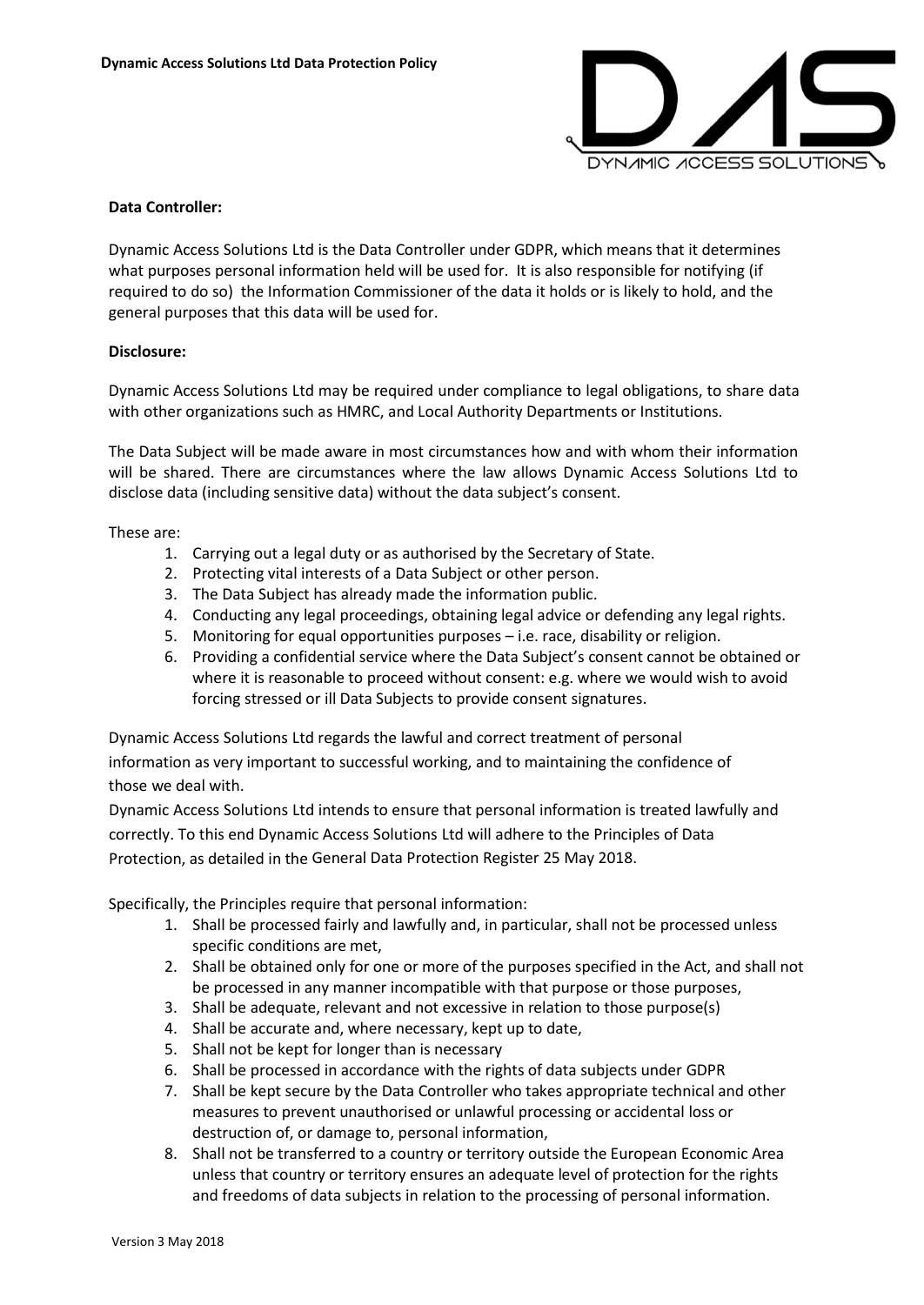

Dynamic Access Solutions Ltd will, through appropriate management, strict application of criteria and controls:

- Observe fully conditions regarding the fair collection and use of information,
- Meet its legal obligations to specify the purposes for which information is used,
- Collect and process appropriate information, and only to the extent that it is needed to fulfil and necessitate its contractual and operational needs or to comply with any legal requirements,
- Ensure the quality of information used,

Ensure that the rights of people about whom information is held, can be fully exercised under the GDPR. These include:

- The right to be informed that processing is being undertaken,
- The right of access to one's personal information
- The right to prevent processing in certain circumstances and
- The right to correct, rectify, block or erase information which is regarded as wrong information.
- Take appropriate technical and organisational security measures to safeguard personal information,
- Ensure that personal information is not transferred abroad without suitable safeguards,
- Treat people justly and fairly whatever their age, religion, disability, gender, sexual orientation or ethnicity when dealing with requests for information,
- Set out clear procedures for responding to requests for information.

## **Data collection:**

Dynamic Access Solutions Ltd will ensure that data is collected within the boundaries defined in this policy. This applies to data that is collected in person verbally over the telephone or electronically via email or by completing a form.

When collecting data, Dynamic Access Solutions Ltd will ensure that the Data Subject:

- Clearly understands why the information is needed
- Understands what it will be used for and what the consequences are should the Data Subject decide not to give consent to processing
- As far as reasonably possible, grants explicit consent, either written or verbal for data to be processed
- Is, as far as reasonably practicable, competent enough to give consent and has given so freely without any duress
- Has received sufficient information on why their data is needed and how it will be used

#### **Data Storage:**

Information and records relating to customers, suppliers and employees will be stored securely by Dynamic Access Solutions appointed Data Protection Officer and will only be accessible to authorised staff.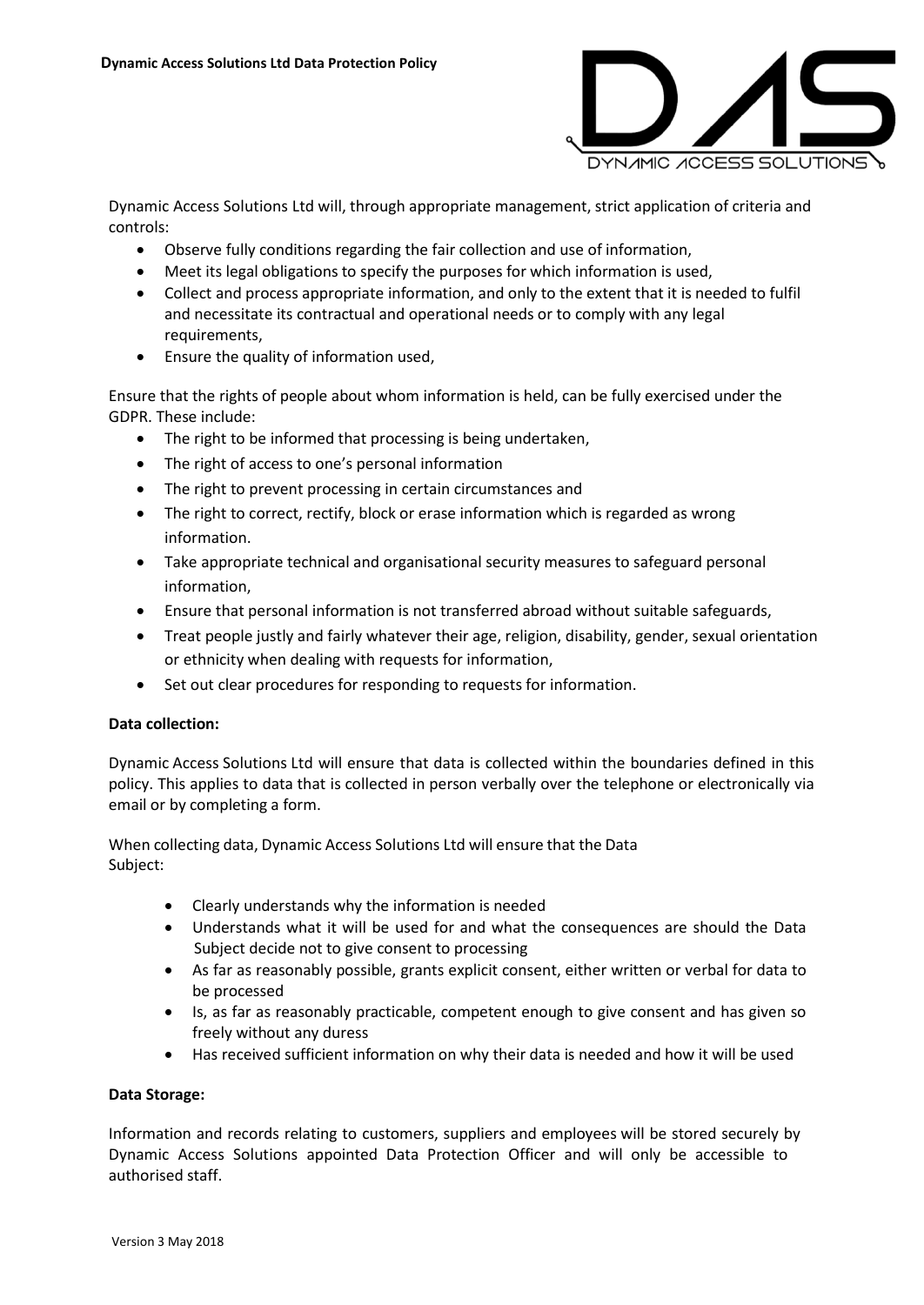

Information will be stored for only as long as it is needed or required statute and will be disposed of appropriately.

It is Dynamic Access Solutions Ltd's responsibility to ensure all personal and company data is nonrecoverable from any computer system previously used within the organisation, which has been passed on/sold to a third party.

## **Data access and accuracy:**

All Data Subjects have the right to access the information Dynamic Access Solutions Ltd holds about them. Dynamic Access Solutions Ltd will also take reasonable steps ensure that this information is kept up to date by asking data subjects whether there have been any changes.

In addition, Dynamic Access Solutions Ltd will ensure that:

- It has a Data Protection Officer with specific responsibility for ensuring compliance with GDPR.
- Everyone processing personal information understands that they are contractually responsible for following good data protection practice,
- Everyone processing personal information is appropriately trained to do so,
- Everyone processing personal information is appropriately supervised,
- Anybody wanting to make enquiries about handling personal information knows what to do and, in all cases, directs the enquiry to our Data Protection Officer,
- It deals promptly and courteously with any enquiries about handling personal information,
- It describes clearly how it handles personal information,
- It will regularly review and audit the ways it holds, manage and use personal information.
- It regularly assesses and evaluates its methods and performance in relation to handling personal information.
- All staff are aware that a breach of the rules and procedures identified in this policy will lead to disciplinary action being taken against them.

## **Personal Data Breaches**

We have a duty to report certain type of personal data breach to the relevant supervisory authority and this must be done within 72 hours of becoming aware of the breach where feasible.

If the breach is likely to result in a high risk of adversely affecting individuals' rights and freedoms, we will inform those individuals without undue delay.

We will keep a record of any personal data breaches, regardless of whether we are required to notify or report.

We consider that a personal data breach can be broadly defined as a security incident that may affect confidentiality, integrity and availability of personal data which could include:

- Access by an unauthorised person
- Deliberate or accidental action by a controller or processor
- Sending personal data to an incorrect recipient